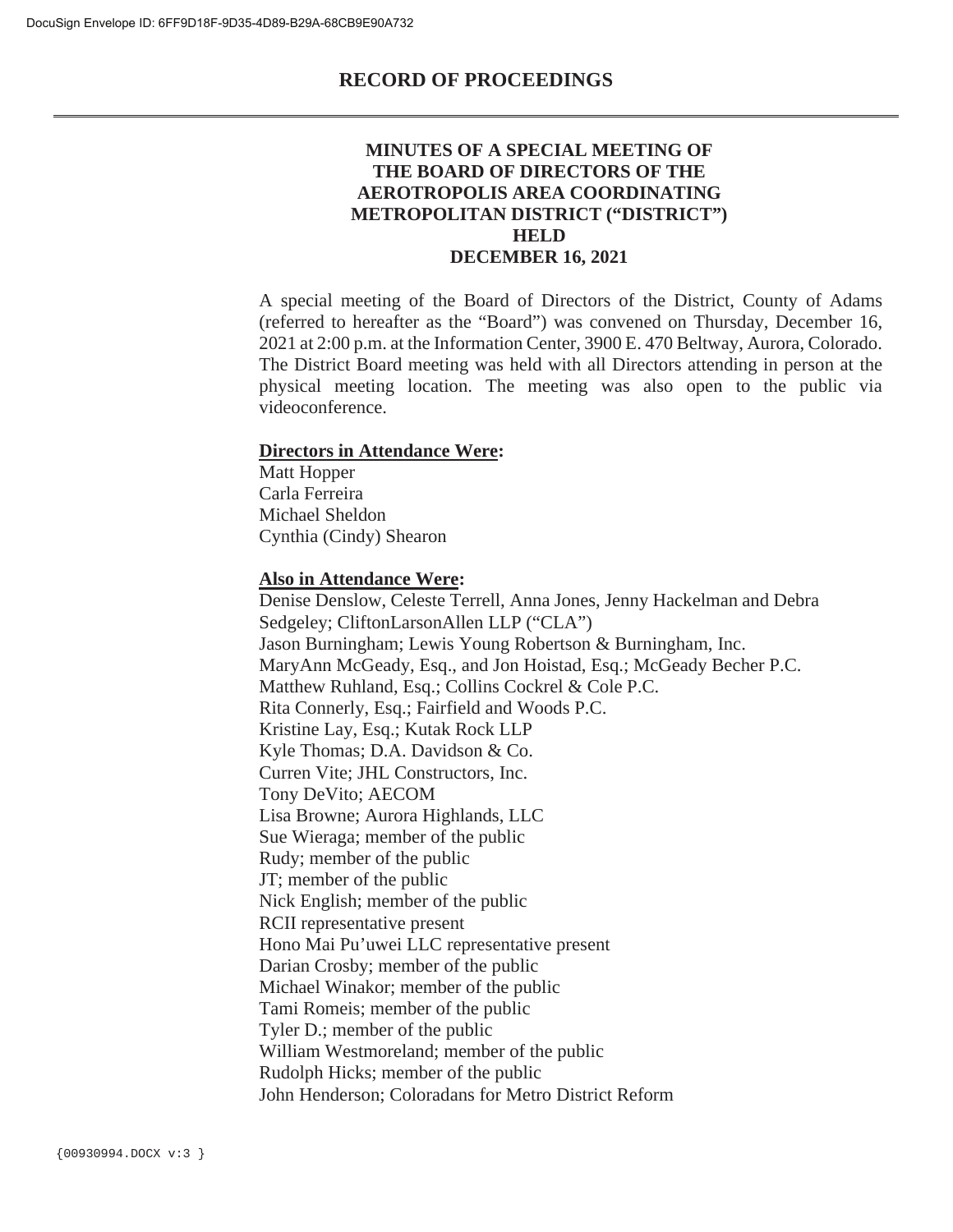Other Members of the Public were in attendance virtually without identification

ADMINISTRATIVE **MATTERS Disclosure of Potential Conflicts of Interest:** Attorney Cortese discussed the requirements of Colorado law to disclose any potential conflicts of interest or potential breaches of fiduciary duty of the Board of Directors to the Secretary of State. The members of the Board were requested to disclose any potential conflicts of interest with regard to any matters scheduled for discussion at this meeting, and incorporated for the record those applicable disclosures made by the Board members prior to this meeting in accordance with statute. It was noted that the disclosures of potential conflicts of interest were filed with the Secretary of State for all Directors. No new conflicts were disclosed.

> **Quorum/Confirmation of Meeting Location/Posting of Notice:** Director Hopper confirmed a quorum for the special meeting. The Board entered into a discussion regarding the requirements of Section 32-1-903(1), C.R.S., concerning the location of the District's Board meeting. Following discussion, upon motion duly made by Director Sheldon, seconded by Director Ferreira and, upon vote, unanimously carried, the Board determined that because there was not a suitable or convenient location within the District boundaries to conduct this meeting it was determined to conduct this meeting at the above-stated location, with all Directors attending in person, and the consultants attending via videoconference. The Board further noted that notice providing the time, date and location was duly posted and that no objections, or any requests that the means of hosting the meeting be changed by taxpaying electors within the District's boundaries have been received.

> **Agenda:** The Board considered the proposed Agenda for the District's special meeting. Following discussion, upon motion duly made by Director Sheldon, seconded by Director Ferreira and, upon vote, unanimously carried, the Agenda was approved, as presented.

> **Public Comment:** The Board accepted comments from residents of the CAB service area and other interested persons.

CONSENT AGENDA

**FINANCIAL** MATTERS **Payment of Claims for Operating Costs:** Ms. Sedgley reviewed the Lender funding request with the Board. Following discussion, upon a motion duly made by Director Ferreira, seconded by Director Sheldon and, upon vote, unanimously carried by roll call, the Board acknowledged approval of the Lender funding request and approved payment of claims for operating costs in the amount of \$48,395.51.

None.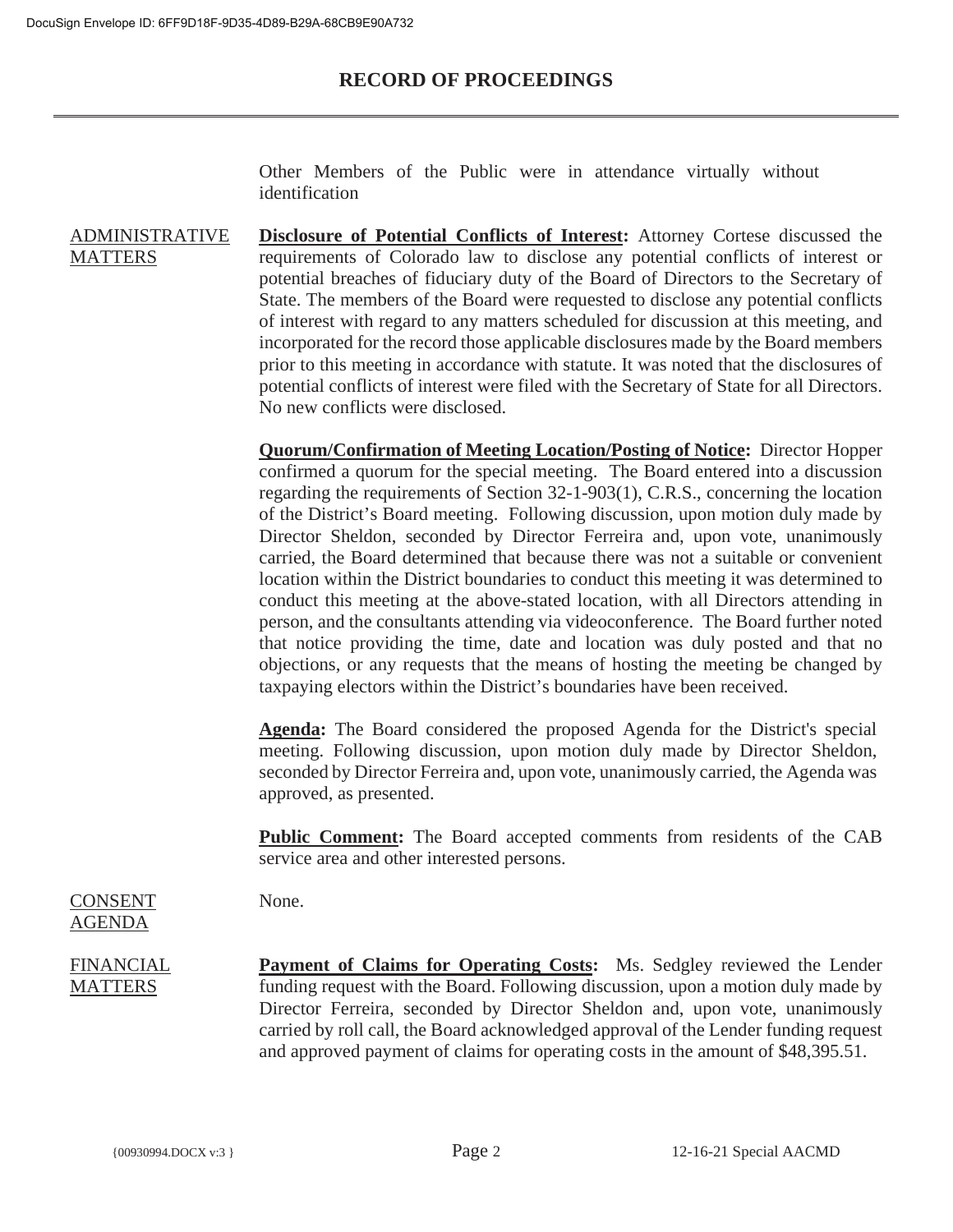|        | Ms. Sedgeley reviewed the Cash Position Report with the Board. Following review,                                                                                                                                                                                                                                           |
|--------|----------------------------------------------------------------------------------------------------------------------------------------------------------------------------------------------------------------------------------------------------------------------------------------------------------------------------|
|        | upon a motion duly made by Director Sheldon, seconded by Director Ferreira and,                                                                                                                                                                                                                                            |
|        | upon vote, unanimously carried by roll call, the Board accepted the Cash Position                                                                                                                                                                                                                                          |
|        | Reported dated August 31, 2021, updated as of December 13, 2021.                                                                                                                                                                                                                                                           |
|        | The Aurora Highlands Community Authority Board ("CAB") and District                                                                                                                                                                                                                                                        |
|        | Engineer's Report and Verification of Costs Associated with Public                                                                                                                                                                                                                                                         |
|        | <b>Improvements (Draw No. 41) (Series B) Engineer's Report and Verification of</b>                                                                                                                                                                                                                                         |
|        | Costs No. 3 prepared by Schedio Group LLC ("Engineer's Report (Draw 41)"):                                                                                                                                                                                                                                                 |
|        | Ms. Sedgeley and Director Hopper reviewed the Engineer's Report (Draw 41) with                                                                                                                                                                                                                                             |
|        | the Board. Following review and discussion, upon a motion duly made by Director                                                                                                                                                                                                                                            |
|        | Sheldon, seconded by Director Ferreira and, upon vote, unanimously carried by roll                                                                                                                                                                                                                                         |
|        | call, the Board approved the recommendation to the CAB for acceptance of the                                                                                                                                                                                                                                               |
|        | Engineer's Report (Draw 41).                                                                                                                                                                                                                                                                                               |
|        |                                                                                                                                                                                                                                                                                                                            |
|        | <b>CAB and District Engineer's Report and Verification of Costs Associated with</b>                                                                                                                                                                                                                                        |
|        | Public Improvements (Draw No. 42) Engineer's Report and Verification of                                                                                                                                                                                                                                                    |
|        |                                                                                                                                                                                                                                                                                                                            |
|        | Costs No. 19 prepared by Schedio Group LLC ("Engineer's Report (Draw                                                                                                                                                                                                                                                       |
|        | 42)": Ms. Sedgeley reviewed the Engineer's Report (Draw 42) with the Board.                                                                                                                                                                                                                                                |
|        |                                                                                                                                                                                                                                                                                                                            |
|        |                                                                                                                                                                                                                                                                                                                            |
|        | Following review and discussion, upon a motion duly made by Director Sheldon,<br>seconded by Director Ferreira and, upon vote, unanimously carried by roll call, the<br>Board approved the recommendation to the CAB for acceptance of Engineer's                                                                          |
|        | Report (Draw No. 42).                                                                                                                                                                                                                                                                                                      |
|        |                                                                                                                                                                                                                                                                                                                            |
|        |                                                                                                                                                                                                                                                                                                                            |
| Board. |                                                                                                                                                                                                                                                                                                                            |
|        |                                                                                                                                                                                                                                                                                                                            |
| below: | <b>Draw Request No. 42:</b> Ms. Sedgeley reviewed Draw Request No. 42 with the<br>Following discussion, upon motion duly made by Director Ferreira,<br>seconded by Director Sheldon and, upon vote, unanimously carried by roll call, the<br>Board approved Draw Request No. 42, in the amount of \$7,100,021.40, as shown |

| $CAB$ (A Bonds Improvements) <sup>**</sup> | 740,757.07                |
|--------------------------------------------|---------------------------|
| CAB (B Bonds Improvements)                 | \$4,700,141.83            |
| ARTA                                       | \$1,653,788.59            |
| Developer                                  | 5,333.91<br>$\mathcal{S}$ |
|                                            |                           |
| Total:                                     | \$7,100,021.40            |

\*\*Cash on deposit from ARTA reimbursement.

Following discussion, the Board acknowledged the funding sources for Draw Request 42.

CAPITAL PROJECTS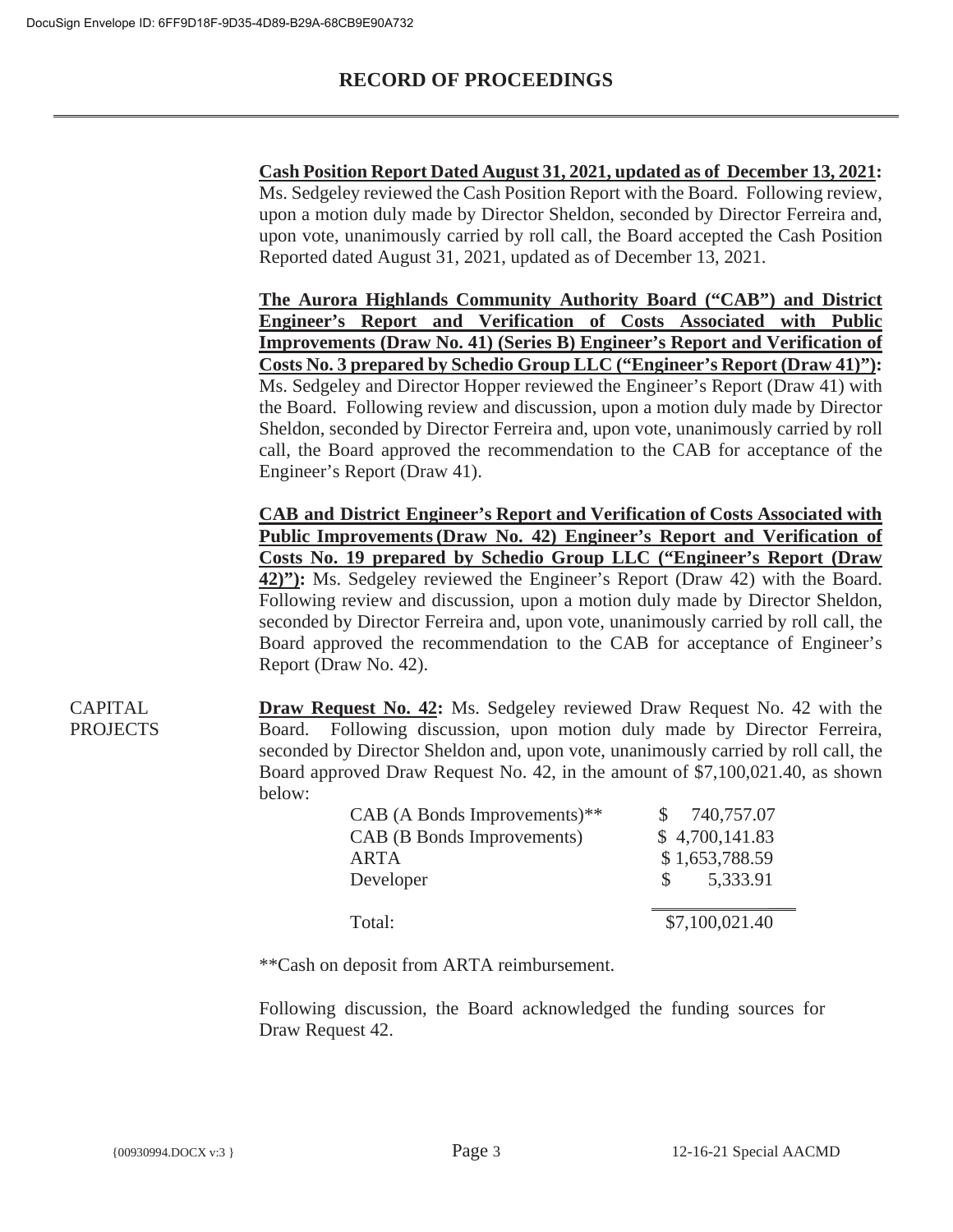**Task Order to Master Service Agreement ("MSA") for Survey Services by and between the District and Aztec Consultants, Inc., for Plat for 32nd Avenue:** Following discussion, upon a motion duly made by Director Hopper, seconded by Director Sheldon and, upon vote, unanimously carried by roll call, the Board approved **Task Order** to **MSA** for Survey Services by and between the District and Aztec Consultants, Inc., for Plat for  $32<sup>nd</sup>$  Avenue, in the amount of \$7,350.00, upon review and recommendation by the Construction Committee and Lender commitment to fund.

**Task Order to MSA for Survey Services by and between the District and Aztec Consultants, Inc., for Plat for Filing 3 (Park North of District Trailer):** Following discussion, upon a motion duly made by Director Hopper, seconded by Director Sheldon and, upon vote, unanimously carried by roll call, the Board approved **Task Order** to **MSA**for Survey Services by and between the District and **Aztec Consultants, Inc.,** for Plat for Filing 3 (Park North of District Trailer), in the amount of \$10,600.00, upon review and recommendation by the Construction Committee and Lender commitment to fund.

**Change Order to the Construction Agreement by and between the District and CageEngineering, Inc. for District Collector Roadways and Pond (Change to Drainage Approach):** Following discussion, upon a motion duly made by Director Hopper, seconded by Director Sheldon and, upon vote, unanimously carried by roll call, the Board approved **Change Order** to the **Construction Agreement** by and between the District and **Cage Engineering, Inc.** for District Collector Roadways and Pond (Change to Drainage Approach), in the amount of \$77,900.00, upon review and recommendation by the Construction Committee and Lender commitment to fund.

**Task Order to the MSA for Lighting Design and Electrical Engineering Services by and between the District and Clanton Engineering, Inc., D/B/A Clanton & Associates for Lighting Design for 32nd Avenue:** Following discussion, upon a motion duly made by Director Hopper, seconded by Director Sheldon and, upon vote, unanimously carried by roll call, the Board approved **Task Order** to the **MSA** for Lighting Design and Electrical Engineering Services by and between the District and **Clanton Engineering, Inc., D/B/A Clanton & Associates** for Lighting Design for  $32<sup>nd</sup>$  Avenue, in the amount of \$35,400.000, upon review and recommendation by the Construction Committee and Lender commitment to fund.

**Task Order to the MSA for Lighting Design and Electrical Engineering Services by and between the District and Clanton Engineering, Inc., D/B/A Clanton & Associates for Lighting Support - North Site Plan Stage A:** Following discussion, upon a motion duly made by Director Hopper, seconded by Director Sheldon and, upon vote, unanimously carried by roll call, the Board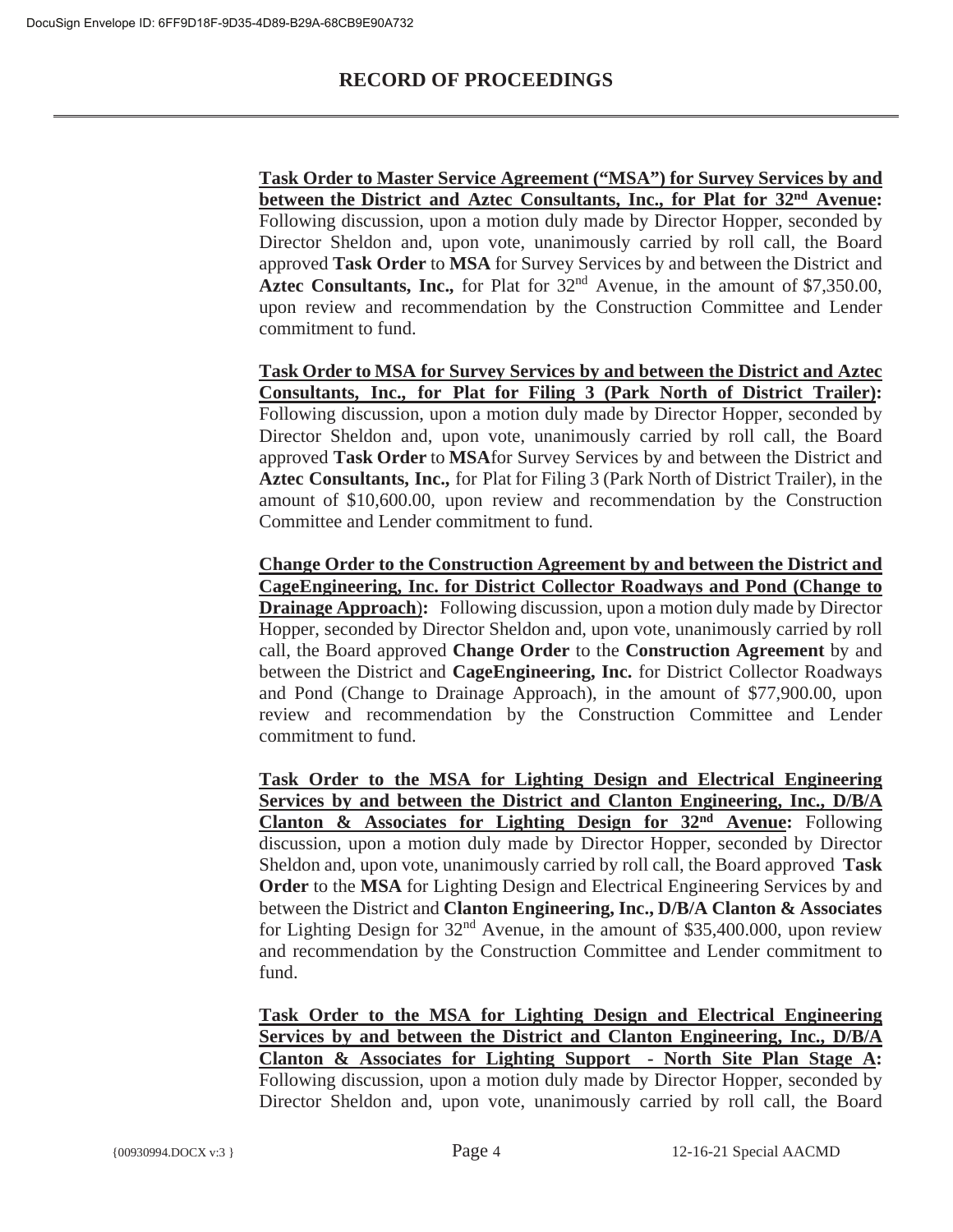approved **Task Order** to the **MSA** for Lighting Design and Electrical Engineering Services by and between the District and **Clanton Engineering, Inc., D/B/A Clanton & Associates** for Lighting Support - North Site Plan Stage A, in the amount of \$37,180.00, upon review and recommendation by the Construction Committee and Lender commitment to fund.

**Task Order to the MSA for Lighting Design and Electrical Engineering Services by and between the District and Clanton Engineering, Inc., D/B/A Clanton & Associates for Lighting Support - North Site Plan Stage B:** Following discussion, upon a motion duly made by Director Hopper, seconded by Director Sheldon and, upon vote, unanimously carried by roll call, the Board approved **Task Order** to the **MSA** for Lighting Design and Electrical Engineering Services by and between the District and **Clanton Engineering, Inc., D/B/A Clanton & Associates** for Lighting Support - North Site Plan Stage B, in the amount of \$37,180.00, upon review and recommendation by the Construction Committee and Lender commitment to fund.

**Task Order to the MSA for Lighting Design and Electrical Engineering Services by and between the District and Clanton Engineering, Inc., D/B/A Clanton & Associates for Lighting Support - North Site Plan Stage C:** Following discussion, upon a motion duly made by Director Hopper, seconded by Director Sheldon and, upon vote, unanimously carried by roll call, the Board approved **Task Order** to the **MSA** for Lighting Design and Electrical Engineering Services by and between the District and **Clanton Engineering, Inc., D/B/A Clanton & Associates** for Lighting Support - North Site Plan Stage C, in the amount of \$37,180.00, upon review and recommendation by the Construction Committee and Lender commitment to fund.

**Task Order to the MSA for Geotechnical Services by and between the District and CTL Thompson, Inc., for Geotech Reports:** Following discussion, upon a motion duly made by Director Hopper, seconded by Director Sheldon and, upon vote, unanimously carried by roll call, the Board approved **Task Order** to the **MSA** for Geotechnical Services by and between the District and **CTL Thompson, Inc.**, for Geotech Reports, in the total amount of \$213,400.00, upon review and recommendation by the Construction Committee and Lender commitment to fund.

**Change Order No. 18 to the Construction Agreement by and between the District and Stormwater Risk Management, LLC, for 42nd Avenue P2 and NS Collector EWEC (Install BMPs for Ponds 5101 and 511):** Following discussion, upon a motion duly made by Director Hopper, seconded by Director Sheldon and, upon vote, unanimously carried by roll call, the Board approved **Change Order No. 18** to the **Construction Agreement** by and between the District and **Stormwater Risk Management, LLC,** for 42<sup>nd</sup> Avenue P2 and NS Collector EWEC (Install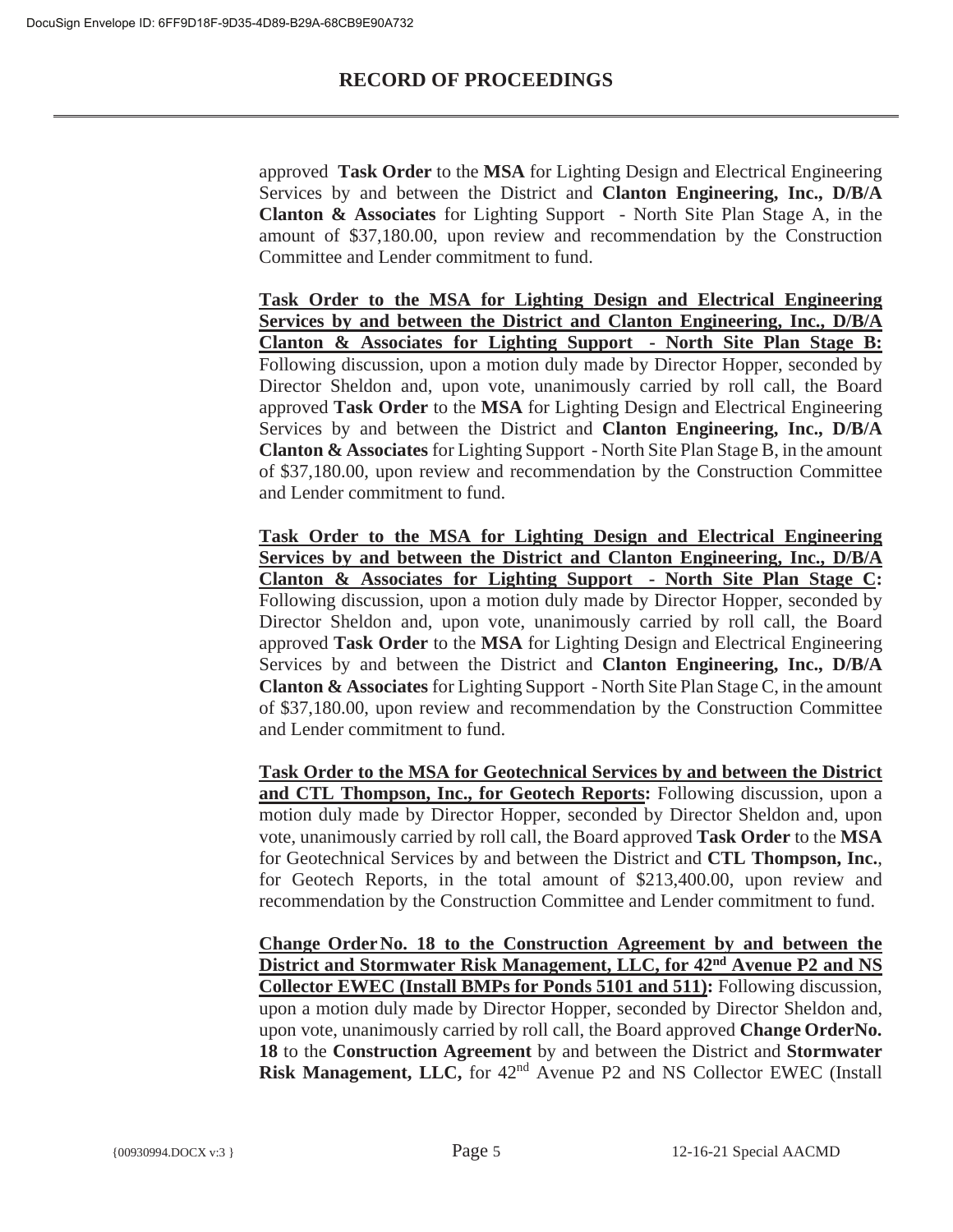BMPs for Ponds 5101 and 511), in the amount of \$7,296.78, upon review and recommendation by the Construction Committee and Lender commitment to fund.

**Change Order No. 19 to the Construction Agreement by and between the District and Stormwater Risk Management, LLC, for Extension of Current Stormwater Regulatory Management through November 30, 2021:** Following discussion, upon a motion duly made by Director Hopper, seconded by Director Sheldon and, upon vote, unanimously carried by roll call, the Board approved **Change OrderNo. 19** to the **Construction Agreement** by and between the District and **Stormwater Risk Management, LLC,** for Extension of Current Stormwater Regulatory Management through November 30, 2021, in the amount of \$57,155.00, upon review and recommendation by the Construction Committee and Lender commitment to fund.

**Change Order No. 20 to the Construction Agreement by and between the District and Stormwater Risk Management, LLC, for 42nd Avenue P2 and NS Collector EWEC (Furnish and Install Erosion Control Measures to Sections of TAH Parkway):** Following discussion, upon a motion duly made by Director Hopper, seconded by Director Sheldon and, upon vote, unanimously carried by roll call, the Board approved **Change OrderNo. 20** to the **Construction Agreement** by and between the District and **Stormwater Risk Management, LLC,** for 42nd Avenue P2 and NS Collector EWEC (Furnish and Install Erosion Control Measures to Sections of TAH Parkway), in the amount of \$5,615.04, upon review and recommendation by the Construction Committee and Lender commitment to fund.

**Change Order No. 21 to the Construction Agreement by and between the District and Stormwater Risk Management, LLC, for 42nd Avenue P2 and NS Collector EWEC (Extend Current Stormwater Maintenance through December 31, 2021):** Following discussion, upon a motion duly made by Director Hopper, seconded by Director Sheldon and, upon vote, unanimously carried by roll call, the Board approved **Change Order No. 21** to the **Construction Agreement** by and between the District and **Stormwater Risk Management, LLC,** for 42nd Avenue P2 and NS Collector EWEC (Extend Current Stormwater Maintenance through December 31, 2021), in the amount of \$57,155.00, upon review and recommendation by the Construction Committee and Lender commitment to fund.

**Change OrderNo. 22 to the MSA for Stormwater Management Services by and between the District and Stormwater Risk Management, LLC, for 42nd Avenue P2 and NS Collector EWEC (Additional BMPs to Address Notice of Violations from City):** Following discussion, upon a motion duly made by Director Hopper, seconded by Director Sheldon and, upon vote, unanimously carried by roll call, the Board approved **Change OrderNo. 22** to the **MSA** for Stormwater Management Services by and between the District and **Stormwater Risk Management, LLC,** for 42nd Avenue P2 and NS Collector EWEC (Additional BMPs to Address Notice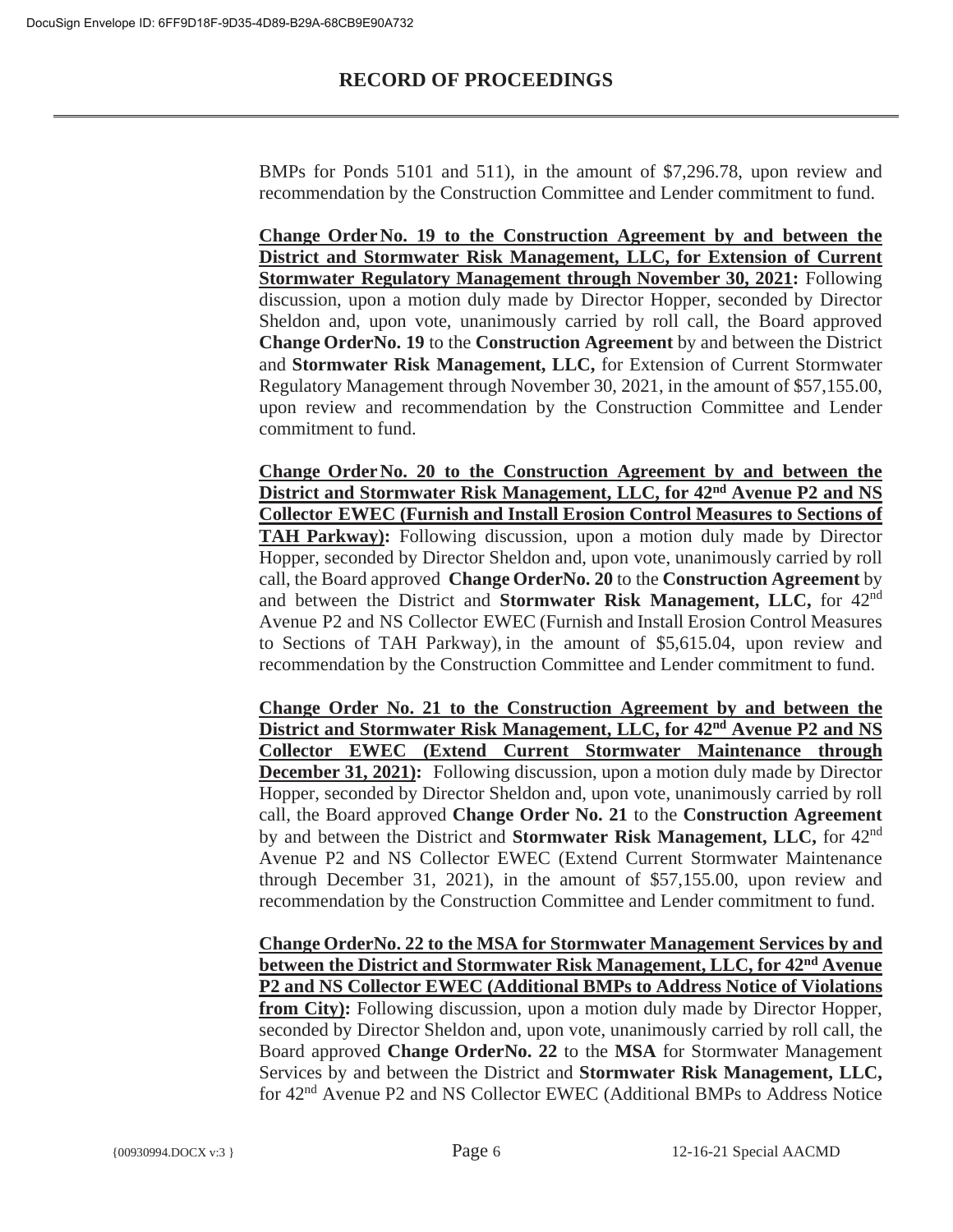of Violations from City), in the amount of \$7,011.46, upon review and recommendation by the Construction Committee and Lender commitment to fund.

**Task Order to the MSA for Stormwater Management Services by and between the District and Stormwater Risk Management, LLC, for Extension of Current Stormwater Regulatory Management through November 30, 2021:** Following discussion, upon a motion duly made by Director Hopper, seconded by Director Sheldon and, upon vote, unanimously carried by roll call, the Board approved **Task Order** tothe **MSA** for Stormwater Management Services by and between the District and **Stormwater Risk Management, LLC,** for Extension of Current Stormwater Regulatory Management through November 30, 2021, in the amount of \$29,000.00, upon review and recommendation by the Construction Committee and Lender commitment to fund.

**Task Order to the MSA for Stormwater Management Services by and between the District and Stormwater Risk Management, LLC, for Extension of Current Stormwater Regulatory Management through December 31, 2021**: Following discussion, upon a motion duly made by Director Hopper, seconded by Director Sheldon and, upon vote, unanimously carried by roll call, the Board approved **Task Order** tothe **MSA** for Stormwater Management Services by and between the District and **Stormwater Risk Management, LLC,** for Extension of Current Stormwater Regulatory Management through December 31, 2021, in the amount of \$29,000.00, upon review and recommendation by the Construction Committee and Lender commitment to fund.

- ARTA MATTERS None.
- OTHER BUSINESS None.

LEGAL MATTERS **Cooperative Agreement Regarding Construction of The Aurora Highlands Parkway by and between Aerotropolis Regional Transportation Authority ("ARTA"), the District and East Cherry Creek Valley Water & Sanitation District:** There was no update available at this time.

> **Executive session pursuant to Section 24-6-402(4)(e), C.R.S., to discuss matters that may be subject to negotiations; developing strategy for negotiations; and instructing negotiators and receive legal advice regarding same:** An executive session was not necessary.